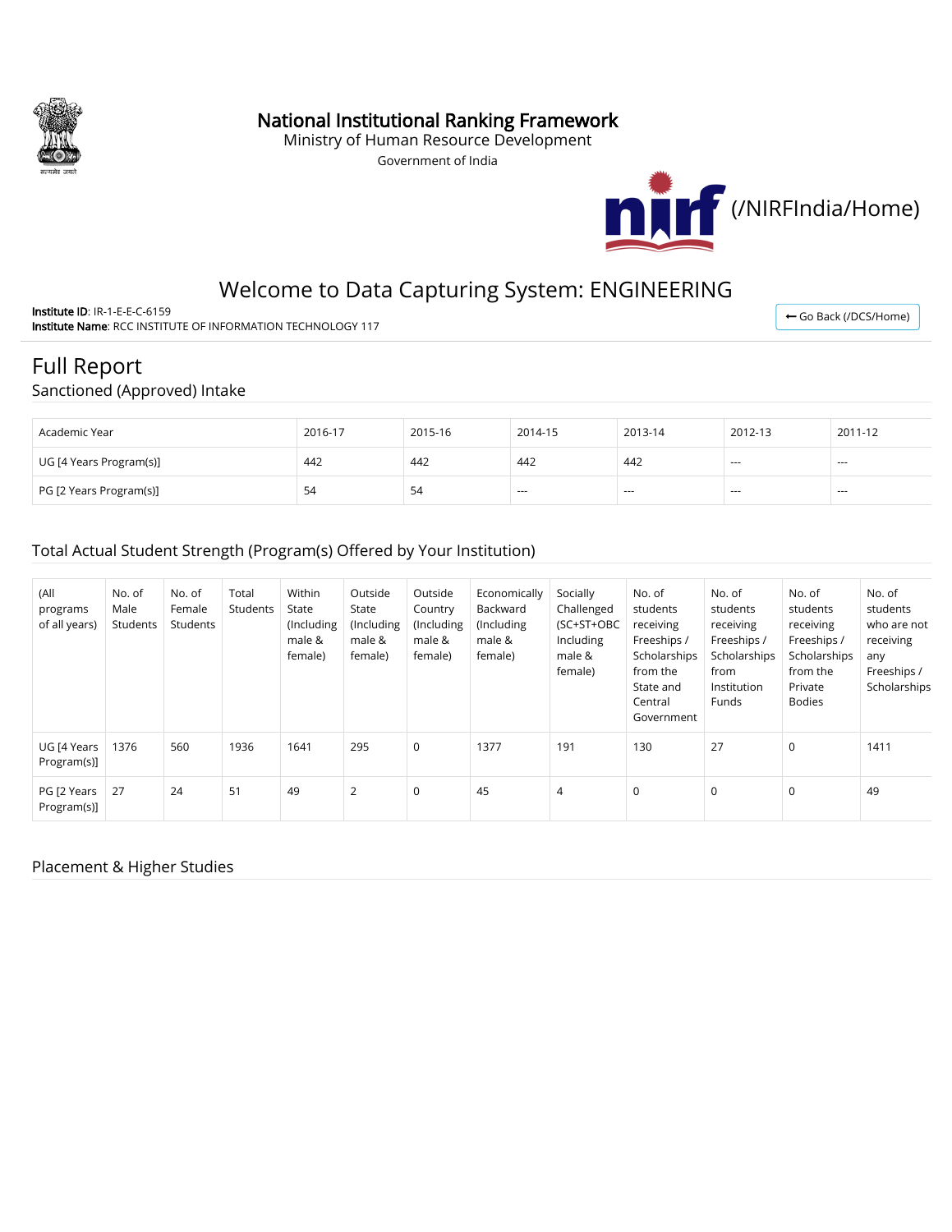#### UG [4 Years Program(s)]: Placement & higher studies for previous 3 years

| Academic<br>Year | No. of first year<br>students intake in<br>the year | No. of first year<br>students admitted<br>in the year | Academic<br>Year | No. of students<br>admitted through<br>Lateral entry | Academic<br>Year | No. of students<br>graduating in<br>minimum stipulated<br>time | No. of<br>students<br>placed | Median salary of<br>placed graduates<br>(Amount in Rs.) | No. of students<br>selected for<br><b>Higher Studies</b> |
|------------------|-----------------------------------------------------|-------------------------------------------------------|------------------|------------------------------------------------------|------------------|----------------------------------------------------------------|------------------------------|---------------------------------------------------------|----------------------------------------------------------|
| $(2011-12)$      | 442                                                 | 421                                                   | $(2012-13)$      | 78                                                   | $(2014-15)$      | 447                                                            | 257                          | 335000 (Three<br>lacs thirty five<br>thousands)         | 4                                                        |
| $(2012-13)$      | 442                                                 | 436                                                   | $(2013-14)$      | 50                                                   | $(2015-16)$      | 446                                                            | 297                          | 315000 (Three<br>lacs fifteen<br>thousands)             | 2                                                        |
| $(2013-14)$      | 442                                                 | 428                                                   | $(2014-15)$      | 62                                                   | $(2016-17)$      | 462                                                            | 308                          | 285000 (Two lacs<br>eighty five<br>thousands)           | $\mathbf 0$                                              |

#### PG [2 Years Program(s)]: Placement & higher studies for previous 3 years

| Academic<br>Year | No. of first year<br>students intake in the<br>year | No. of first year<br>students admitted in<br>the year | Academic<br>Year | No. of students graduating<br>in minimum stipulated time | No. of<br>students<br>placed | Median salary of placed<br>graduates (Amount in Rs.) | No. of students<br>selected for Higher<br><b>Studies</b> |
|------------------|-----------------------------------------------------|-------------------------------------------------------|------------------|----------------------------------------------------------|------------------------------|------------------------------------------------------|----------------------------------------------------------|
| $(2013-14)$      | -54                                                 | 45                                                    | $(2014-15)$ 41   |                                                          | 0                            | 0 (Zero)                                             | 0                                                        |
| $(2014-15)$      | 54                                                  | 25                                                    | $(2015-16)$ 23   |                                                          | 0                            | 0 (Zero)                                             | 0                                                        |
| $(2015-16)$      | 54                                                  | 13                                                    | $(2016-17)$ 10   |                                                          | 0                            | 0 (Zero)                                             |                                                          |

#### Ph.D Student Details

| Ph.D (Student pursuing doctoral program till 2016-17; Students admitted in the academic year 2017-18 should no be entered here). |                       |   |         |  |         |  |  |
|----------------------------------------------------------------------------------------------------------------------------------|-----------------------|---|---------|--|---------|--|--|
|                                                                                                                                  | <b>Total Students</b> |   |         |  |         |  |  |
| Full Time                                                                                                                        |                       | 0 |         |  |         |  |  |
| Part Time                                                                                                                        |                       | 0 |         |  |         |  |  |
|                                                                                                                                  |                       |   |         |  |         |  |  |
| No. of Ph.D students graduated (including Integrated Ph.D)                                                                       |                       |   |         |  |         |  |  |
|                                                                                                                                  | 2016-17               |   | 2015-16 |  | 2014-15 |  |  |

|           | 2016-17 | 2015-16 | 2014-15 |
|-----------|---------|---------|---------|
| Full Time |         |         |         |
| Part Time |         |         |         |

## Financial Resources: Utilised Amount for the Capital & Operational expenditure for previous 3 years

| Financial Year | 2016-17         | 2015-16         | 2014-15         |
|----------------|-----------------|-----------------|-----------------|
|                | Utilised Amount | Utilised Amount | Utilised Amount |

Annual Capital Expenditure on Academic Activities and Resources (excluding expenditure on buildings)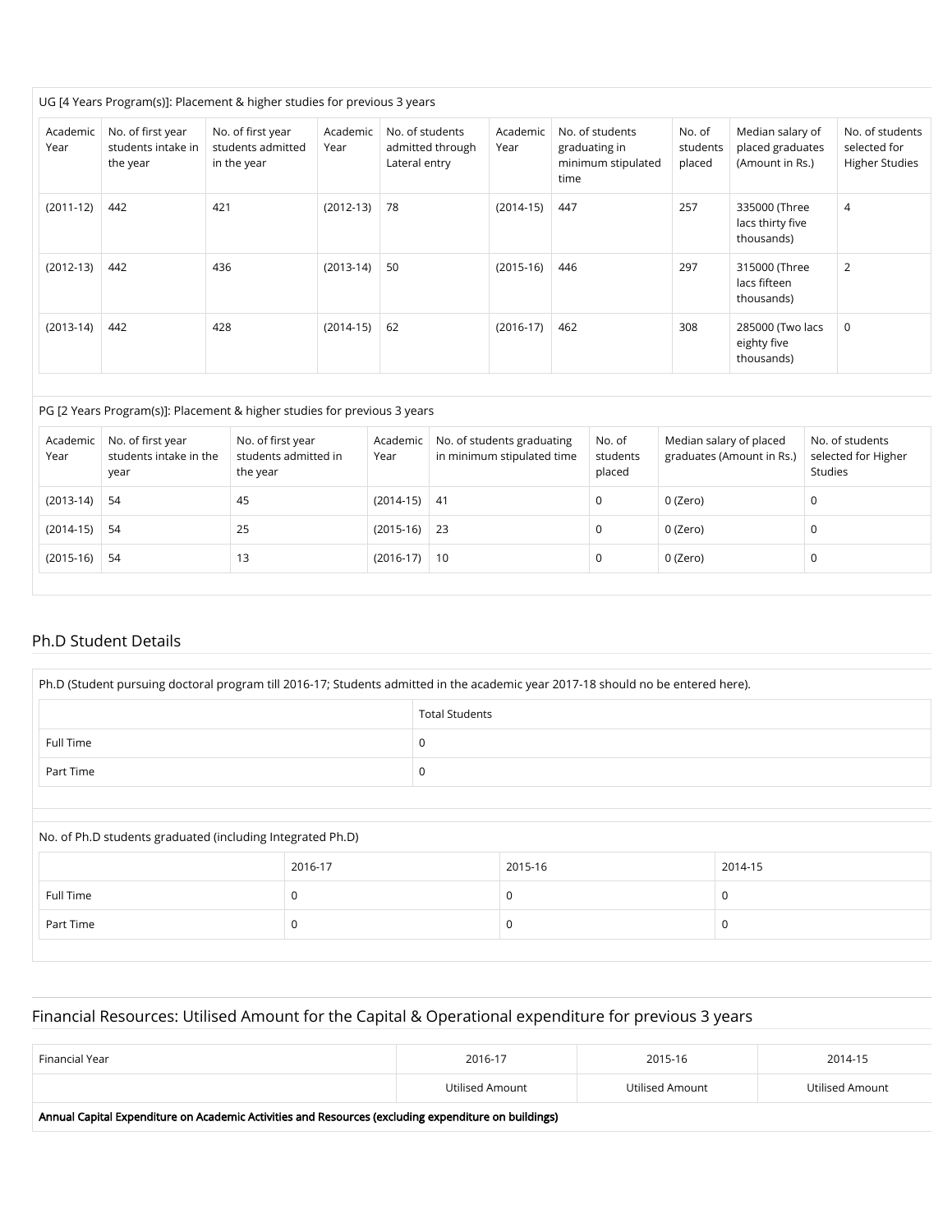| <b>Financial Year</b>                                                                                                                               | 2016-17                                                                                             | 2015-16                                                                                       | 2014-15                                                                                   |
|-----------------------------------------------------------------------------------------------------------------------------------------------------|-----------------------------------------------------------------------------------------------------|-----------------------------------------------------------------------------------------------|-------------------------------------------------------------------------------------------|
|                                                                                                                                                     | <b>Utilised Amount</b>                                                                              | <b>Utilised Amount</b>                                                                        | <b>Utilised Amount</b>                                                                    |
| Library                                                                                                                                             | 113005 (One lac thirteen<br>thousands and five)                                                     | 241152 (Two lacs fourty one<br>thousands and one hundred fifty<br>two)                        | 2213158 (Twenty two lacs<br>thirteen thousands and one<br>hundred fifty eight)            |
| New Equipment for Laboratories                                                                                                                      | 27374260 (Two crore seventy<br>three lacs seventy four<br>thousands and two hundred<br>sixty)       | 13260153 (One crore thirty two<br>lacs sixty thousands one<br>hundred fifty three)            | 44509929 (Four crore forty five<br>lacs nine thousands nine<br>hundreds twenty nine)      |
| <b>Engineering Workshops</b>                                                                                                                        | 0 (Zero)                                                                                            | 0 (Zero)                                                                                      | 283579 (Two lacs eighty three<br>thousands five hundred seventy<br>nine)                  |
| Studios                                                                                                                                             | 0 (Zero)                                                                                            | 0 (Zero)                                                                                      | 0 (Zero)                                                                                  |
| Other expenditure on creation of Capital Assets (excluding<br>expenditure on Land and Building)                                                     | 2360402 (Twenty three lacs sixty<br>thousands four hundred and<br>two)                              | 12127078 (One crore twenty one<br>lacs twenty seven thousands<br>and seventy eight)           | 12291176 (One crore twenty two<br>lacs ninety one thousands one<br>hundred seventy six)   |
| Annual Operational Expenditure                                                                                                                      |                                                                                                     |                                                                                               |                                                                                           |
| Salaries (Teaching and Non Teaching staff)                                                                                                          | 94748314 (Nine crore fourty<br>seven lacs fourty eight<br>thousands three hundreds and<br>fourteen) | 82849069 (Eight crore twenty<br>eight thousands fourty nine<br>thousands and sixty nine)      | 73316412 (Seven crore thirty<br>three lacs sixteen thousands<br>four hundred and twelve)  |
| Maintenance of Academic Infrastructure or consumables, other<br>running expenditures etc. (excluding maintenance of hostels and<br>allied services) | 46379527 (Four crore sixty three<br>lacs seventy nine thousands five<br>hundred and twenty seven)   | 44443716 (Four crore fourty four<br>lacs fourty three thousands<br>seven hundred and sixteen) | 34246308 (Three crore fourty<br>two lacs fourty six thousands<br>three hundred and eight) |
| Seminars/Conferences/Workshops                                                                                                                      | 10219181 (One crore two lacs<br>nineteen thousands one<br>hundred and eighty one)                   | 2407217 (Twenty four lacs seven<br>thousand two hundred and<br>seventeen)                     | 2471900 (Twenty four lacs<br>seventy one thousands nine<br>hundreds)                      |

## Earning From Patents(IPR)

| Financial Year                          | 2016-17 | 2015-16 | 2014-15 |
|-----------------------------------------|---------|---------|---------|
| Earning From Patents (Amount in Rupees) |         |         |         |
| Enter Amount in Words                   | Zero    | Zero    | Zero    |

## Sponsored Research Details

| Financial Year                           | 2016-17                           | 2015-16                         | 2014-15    |
|------------------------------------------|-----------------------------------|---------------------------------|------------|
| Total no. of Sponsored Projects          |                                   |                                 |            |
| Total no. of Funding Agencies            |                                   |                                 |            |
| Total Amount Received (Amount in Rupees) | 1299000                           | 855000                          | 400000     |
| Amount Received in Words                 | Twelve Lakhs ninety nine thousand | Eight Lakhs fifty five thousand | Four Lakhs |

## Consultancy Project Details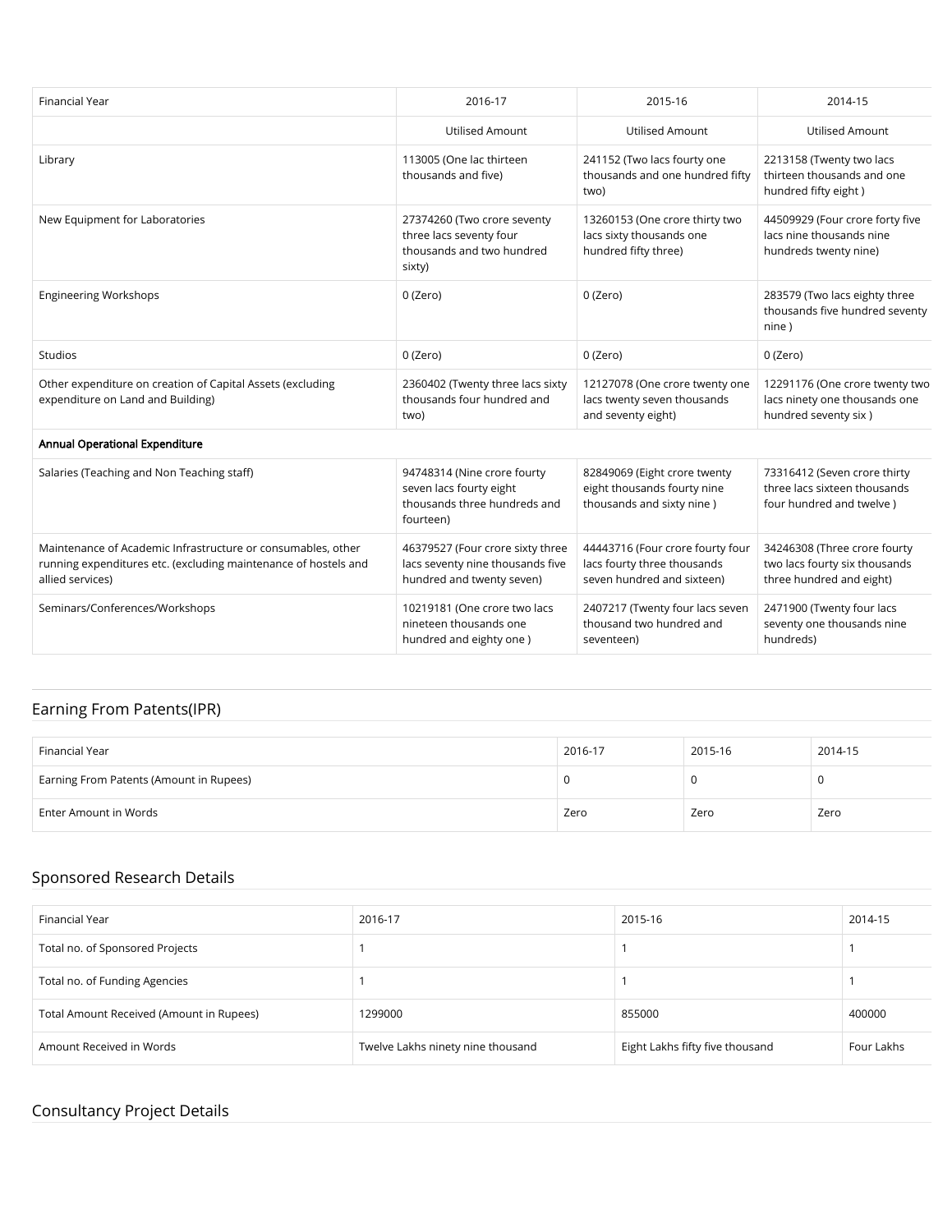| Financial Year                           | 2016-17 | 2015-16 | 2014-15 |
|------------------------------------------|---------|---------|---------|
| Total no. of Consultancy Projects        | u       | υ       |         |
| Total no. of Client Organizations        |         |         |         |
| Total Amount Received (Amount in Rupees) |         |         |         |
| Amount Received in Words                 | Zero    | Zero    | Zero    |

# PCS Facilties: Facilities of physically challenged students

| 1. Do your institution buildings have Lifts/Ramps?                                                                                                        | Yes, in all the buildings |
|-----------------------------------------------------------------------------------------------------------------------------------------------------------|---------------------------|
| 2. Do your institution have provision for walking aids, includingwheelchairs and transportation from one building to another for handicapped<br>students? | Yes, in all the buildings |
| 3. Do your institution buildings have specially designed toilets for handicapped students?                                                                | Yes, in all the buildings |

## Faculty Details

| Srno           | Name                     | Age | Designation                | Gender | Qualification | Experience<br>(In Months) | ls<br>Associated<br>Last Year | Currently working<br>with institution? | Joining<br>Date     | Leaving<br>Date          | Association<br>type    |
|----------------|--------------------------|-----|----------------------------|--------|---------------|---------------------------|-------------------------------|----------------------------------------|---------------------|--------------------------|------------------------|
| $\mathbf{1}$   | Abantika<br>Choudhury    | 33  | <b>Assistant Professor</b> | Female | M.Tech        | 139                       | Yes                           | Yes                                    | $06 - 01 -$<br>2006 | $\sim$                   | Regular                |
| 2              | Abhishek Basu            | 34  | <b>Assistant Professor</b> | Male   | Ph.D          | 102                       | Yes                           | Yes                                    | $06-02-$<br>2009    | $\overline{\phantom{a}}$ | Regular                |
| 3              | Alokananda Dey           | 37  | <b>Assistant Professor</b> | Female | M.Tech        | 132                       | Yes                           | Yes                                    | 09-03-<br>2007      | $\overline{\phantom{a}}$ | Regular                |
| $\overline{4}$ | Amit Khan                | 34  | <b>Assistant Professor</b> | Male   | M.E.          | 126                       | Yes                           | Yes                                    | $14 - 08 -$<br>2014 | $\overline{\phantom{a}}$ | Regular                |
| 5              | Anindya Basu             | 47  | <b>Assistant Professor</b> | Male   | M.Tech        | 253                       | Yes                           | Yes                                    | $02-09-$<br>2014    | ---                      | Regular                |
| 6              | Anwesha Basu             | 29  | <b>Assistant Professor</b> | Female | M.A           | 17                        | Yes                           | Yes                                    | $01 - 03 -$<br>2016 | $\overline{\phantom{a}}$ | Adhoc /<br>Contractual |
| $\overline{7}$ | Arijit Ghosh             | 29  | <b>Assistant Professor</b> | Male   | M.Tech        | 81                        | Yes                           | Yes                                    | 16-09-<br>2013      | $\overline{\phantom{a}}$ | Regular                |
| 8              | Arpan Deyasi             | 38  | <b>Assistant Professor</b> | Male   | M.Tech        | 158                       | Yes                           | Yes                                    | $02 - 03 -$<br>2009 | $\overline{\phantom{a}}$ | Regular                |
| 9              | Arpita Banerjee          | 51  | Associate Professor        | Female | M.Tech        | 225                       | Yes                           | Yes                                    | $03-10-$<br>2000    | ---                      | Regular                |
| 10             | Arpita Ghosh             | 30  | Assistant Professor        | Female | M.Tech        | 85                        | Yes                           | Yes                                    | 29-07-<br>2010      | ---                      | Regular                |
| 11             | Arup Kr<br>Bhattacharjee | 37  | <b>Assistant Professor</b> | Male   | M.Tech        | 136                       | Yes                           | Yes                                    | $09 - 01 -$<br>2006 | $\overline{\phantom{a}}$ | Regular                |
| 12             | Avijit Saha              | 35  | Assistant Professor        | Male   | M.E.          | 102                       | Yes                           | Yes                                    | $02 - 03 -$<br>2016 | $\overline{\phantom{a}}$ | Regular                |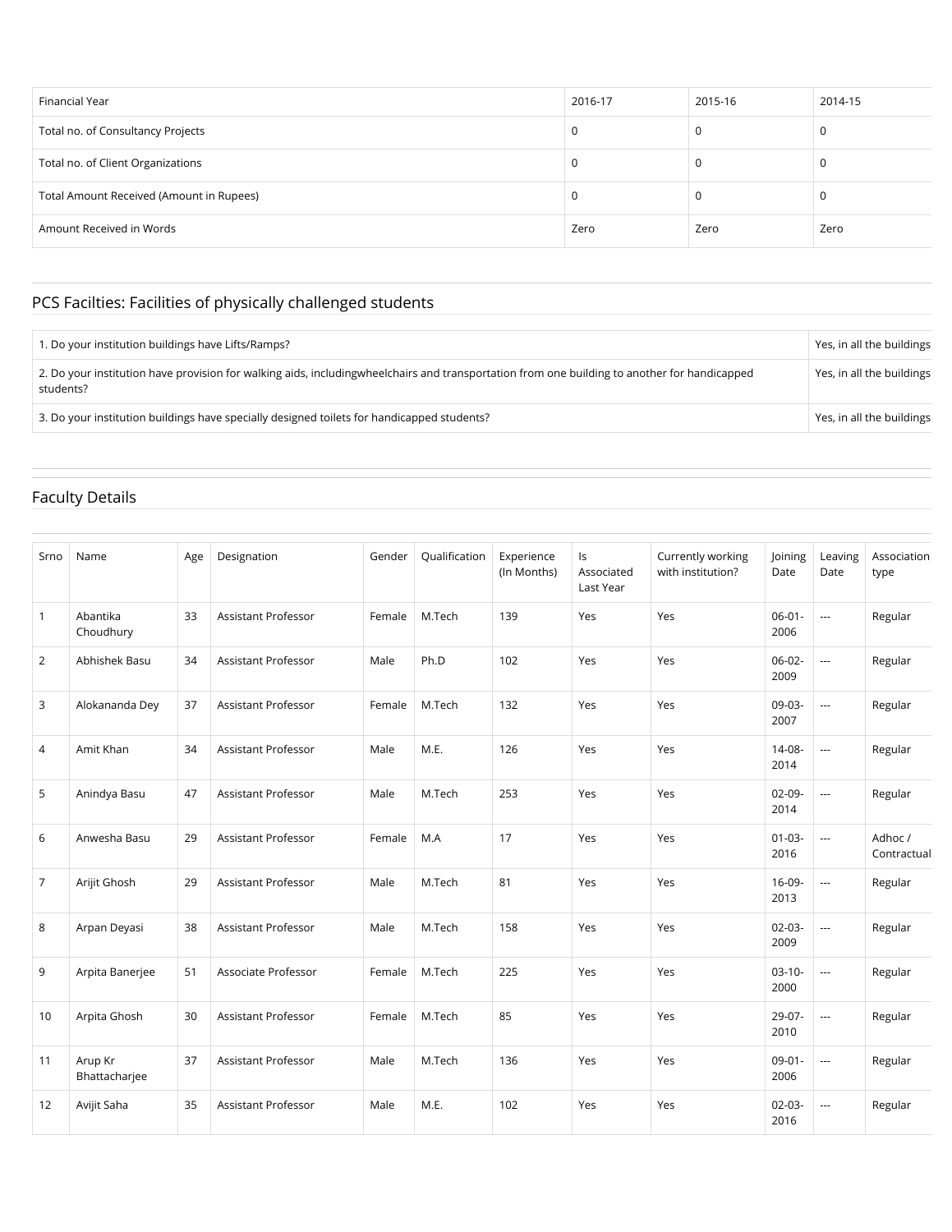| 13 | Avishek Paul                 | 31 | Assistant Professor | Male   | M.Tech | 72  | Yes | Yes | $10 - 01 -$<br>2014 | ---                      | Regular                |
|----|------------------------------|----|---------------------|--------|--------|-----|-----|-----|---------------------|--------------------------|------------------------|
| 14 | Biswanath<br>Chakraborty     | 41 | Assistant Professor | Male   | M.Tech | 132 | Yes | Yes | $01 - 03 -$<br>2007 | $\overline{\phantom{a}}$ | Regular                |
| 15 | Budhaditya<br><b>Biswas</b>  | 37 | Assistant Professor | Male   | M.E.   | 132 | Yes | Yes | $30 - 01 -$<br>2012 | ---                      | Regular                |
| 16 | Debabrata<br>Bhattacharya    | 54 | Assistant Professor | Male   | M.Tech | 379 | Yes | Yes | $12 - 12 -$<br>2002 | $\overline{\phantom{a}}$ | Regular                |
| 17 | Debanjan<br>Bhowmick         | 27 | Assistant Professor | Male   | M.A    | 18  | Yes | No  | $17-02-$<br>2016    | 18-07-<br>2016           | Adhoc /<br>Contractual |
| 18 | Dipankar Santra              | 44 | Assistant Professor | Male   | M.Tech | 211 | Yes | Yes | $01 - 01 -$<br>2004 | $\overline{\phantom{a}}$ | Regular                |
| 19 | Dr Abhijit Das               | 36 | Associate Professor | Male   | Ph.D   | 156 | Yes | Yes | $21 - 06 -$<br>2004 | ---                      | Regular                |
| 20 | Dr Alok Kole                 | 49 | Professor           | Male   | Ph.D   | 198 | Yes | Yes | $11 - 03 -$<br>2014 | $\overline{\phantom{a}}$ | Regular                |
| 21 | Dr Amrita<br>Mukherjee       | 35 | Assistant Professor | Female | Ph.D   | 30  | Yes | No  | $01 - 03 -$<br>2016 | $02-05-$<br>2017         | Regular                |
| 22 | Dr Anirban<br>Mukherjee      | 45 | Associate Professor | Male   | Ph.D   | 253 | Yes | Yes | $01 - 06 -$<br>2001 | $\overline{\phantom{a}}$ | Regular                |
| 23 | Dr Anup Kumar<br>Kolya       | 39 | Assistant Professor | Male   | Ph.D   | 74  | Yes | Yes | $02 - 05 -$<br>2014 | ---                      | Regular                |
| 24 | Dr Arindam<br>Mondal         | 42 | Assistant Professor | Male   | Ph.D   | 96  | Yes | Yes | $01 - 09 -$<br>2008 | ---                      | Regular                |
| 25 | Dr Ashoke Mondal             | 51 | Professor           | Male   | Ph.D   | 214 | Yes | Yes | $15-09-$<br>2011    | $\overline{\phantom{a}}$ | Regular                |
| 26 | Dr Debasish<br>Mondal        | 43 | Associate Professor | Male   | Ph.D   | 192 | Yes | Yes | 22-08-<br>2014      | $\overline{\phantom{a}}$ | Regular                |
| 27 | Dr Dipankar<br>Majumdar      | 40 | Associate Professor | Male   | Ph.D   | 197 | Yes | Yes | 02-09-<br>2010      | ---                      | Regular                |
| 28 | Dr Indrajit Pan              | 34 | Associate Professor | Male   | Ph.D   | 144 | Yes | Yes | $27-02-$<br>2006    | $\overline{\phantom{a}}$ | Regular                |
| 29 | Dr Kamal Kumar<br>Ghosh      | 63 | Associate Professor | Male   | Ph.D   | 384 | Yes | Yes | 04-08-<br>2014      |                          | Adhoc /<br>Contractual |
| 30 | Dr Kanchan<br>Kumar Patra    | 43 | Assistant Professor | Male   | Ph.D   | 108 | Yes | Yes | 13-08-<br>2008      | ---                      | Regular                |
| 31 | Dr Minakshi<br>Banerjee      | 53 | Professor           | Female | Ph.D   | 107 | Yes | Yes | $01 - 09 -$<br>2008 | ---                      | Regular                |
| 32 | Dr Papia Datta               | 36 | Assistant Professor | Female | Ph.D   | 80  | Yes | Yes | 29-09-<br>2011      | ---                      | Regular                |
| 33 | Dr Pradip Kumar<br>Das       | 70 | Professor           | Male   | Ph.D   | 530 | Yes | No  | $19-10-$<br>2012    | $31 - 01 -$<br>2017      | Adhoc /<br>Contractual |
| 34 | Dr Pramatha Nath<br>Basu     | 70 | Professor           | Male   | Ph.D   | 521 | Yes | No  | 07-08-<br>2012      | $31 - 12 -$<br>2016      | Adhoc /<br>Contractual |
| 35 | Dr Prasanta<br>Narayan Dutta | 66 | Professor           | Male   | Ph.D   | 477 | Yes | Yes | $10-10-$<br>2011    | $\hspace{0.05cm}\ldots$  | Adhoc /<br>Contractual |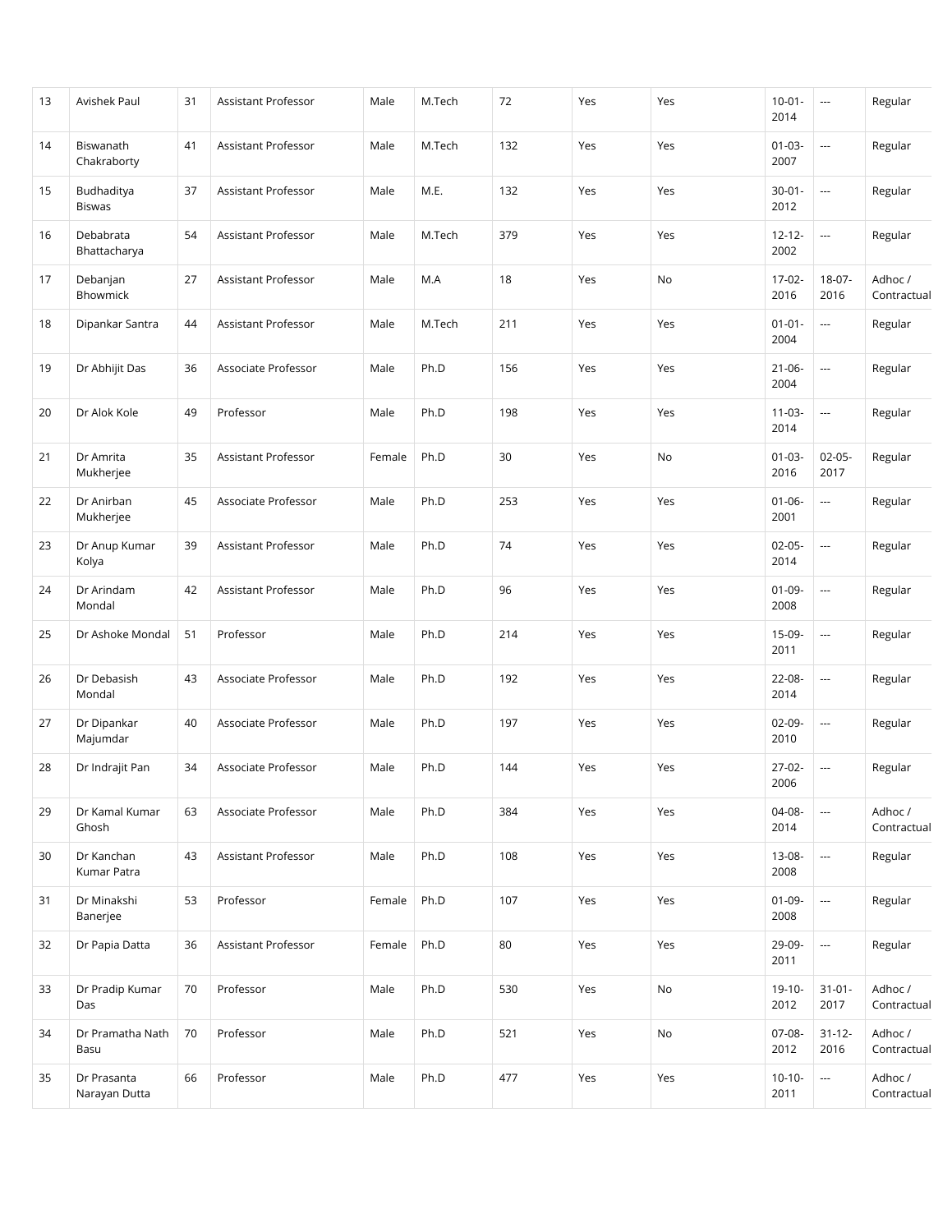| 36 | Dr Sadhan Kumar<br>Dey         | 50 | Associate Professor                              | Male   | Ph.D       | 179 | Yes | Yes | 25-08-<br>2014      | ---                      | Regular                |
|----|--------------------------------|----|--------------------------------------------------|--------|------------|-----|-----|-----|---------------------|--------------------------|------------------------|
| 37 | Dr Sangita<br>Agarwal          | 46 | Associate Professor                              | Female | Ph.D       | 36  | Yes | Yes | 28-07-<br>2014      | $\overline{\phantom{a}}$ | Adhoc /<br>Contractual |
| 38 | Dr Shilpi<br>Bhattacharya Deb  | 39 | Associate Professor                              | Female | Ph.D       | 190 | Yes | Yes | $02 - 11 -$<br>2011 | ---                      | Regular                |
| 39 | Dr Siddhartha<br>Bhattacharyya | 42 | Dean / Principal / Director /<br>Vice Chancellor | Male   | Ph.D       | 168 | Yes | Yes | $14 - 10 -$<br>2011 | ---                      | Regular                |
| 40 | Dr Srijan<br>Bhattacharya      | 37 | Assistant Professor                              | Male   | Ph.D       | 87  | Yes | Yes | $02 - 01 -$<br>2014 | $\overline{\phantom{a}}$ | Regular                |
| 41 | Dr Tarit Kumar<br>Majumder     | 63 | Professor                                        | Male   | Ph.D       | 444 | Yes | Yes | $01 - 09 -$<br>2014 | $\overline{\phantom{a}}$ | Adhoc /<br>Contractual |
| 42 | Dr Tathagata Deb               | 38 | Assistant Professor                              | Male   | Ph.D       | 108 | Yes | Yes | $01 - 08 -$<br>2008 | ---                      | Regular                |
| 43 | Dr Tirtha Sankar<br>Das        | 39 | Professor                                        | Male   | Ph.D       | 156 | Yes | No  | $07-07-$<br>2010    | $13-07-$<br>2017         | Regular                |
| 44 | Harinandan Tunga               | 40 | Associate Professor                              | Male   | M.E.       | 157 | Yes | Yes | $10 - 06 -$<br>2004 | $\overline{\phantom{a}}$ | Regular                |
| 45 | Hiranmoy Roy                   | 37 | Assistant Professor                              | Male   | M.Tech     | 125 | Yes | Yes | $01 - 03 -$<br>2007 | $\overline{\phantom{a}}$ | Regular                |
| 46 | Hrishikesh<br>Bhaumik          | 42 | Associate Professor                              | Male   | M.Tech     | 220 | Yes | Yes | $01 - 04 -$<br>2003 | $\cdots$                 | Regular                |
| 47 | Jayanta Datta                  | 38 | Assistant Professor                              | Male   | M.Tech     | 135 | Yes | Yes | $01 - 01 -$<br>2006 | $\cdots$                 | Regular                |
| 48 | Jaydip<br>Mukhopadhyay         | 35 | Assistant Professor                              | Male   | M.Tech     | 131 | Yes | Yes | $01 - 09 -$<br>2006 | ---                      | Regular                |
| 49 | Jhuma Ray                      | 37 | Assistant Professor                              | Female | <b>MBA</b> | 150 | Yes | Yes | $09 - 01 -$<br>2006 | $\overline{\phantom{a}}$ | Regular                |
| 50 | Kalyan Biswas                  | 32 | Assistant Professor                              | Male   | M.Tech     | 119 | Yes | Yes | $22 - 08 -$<br>2012 | $\overline{\phantom{a}}$ | Regular                |
| 51 | Koushik Mallick                | 36 | Assistant Professor                              | Male   | M.E.       | 120 | Yes | Yes | 03-08-<br>2009      | ---                      | Regular                |
| 52 | Manas Ghosh                    | 44 | Assistant Professor                              | Male   | M.Tech     | 123 | Yes | Yes | $01 - 10 -$<br>2008 | ---                      | Regular                |
| 53 | Manoranjan Jana                | 37 | Assistant Professor                              | Male   | M.Sc.      | 102 | Yes | Yes | $14 - 01 -$<br>2009 |                          | Regular                |
| 54 | Monika Singh                   | 31 | Assistant Professor                              | Female | M.Tech     | 50  | Yes | Yes | 04-06-<br>2014      | $\overline{\phantom{a}}$ | Regular                |
| 55 | Moumita Deb                    | 36 | Assistant Professor                              | Female | M.Tech     | 138 | Yes | Yes | $27 - 01 -$<br>2006 | $\overline{\phantom{a}}$ | Regular                |
| 56 | Naiwrita Dey                   | 29 | Assistant Professor                              | Female | M.Tech     | 50  | Yes | Yes | $04 - 11 -$<br>2013 |                          | Regular                |
| 57 | Nandan<br>Bhattacharyya        | 36 | Assistant Professor                              | Male   | M.Tech     | 84  | Yes | Yes | $03-07-$<br>2014    | $\overline{\phantom{a}}$ | Regular                |
| 58 | Nijam Uddin Molla              | 46 | Assistant Professor                              | Male   | M.E.       | 132 | Yes | Yes | $01-07-$<br>2011    | $\overline{\phantom{a}}$ | Regular                |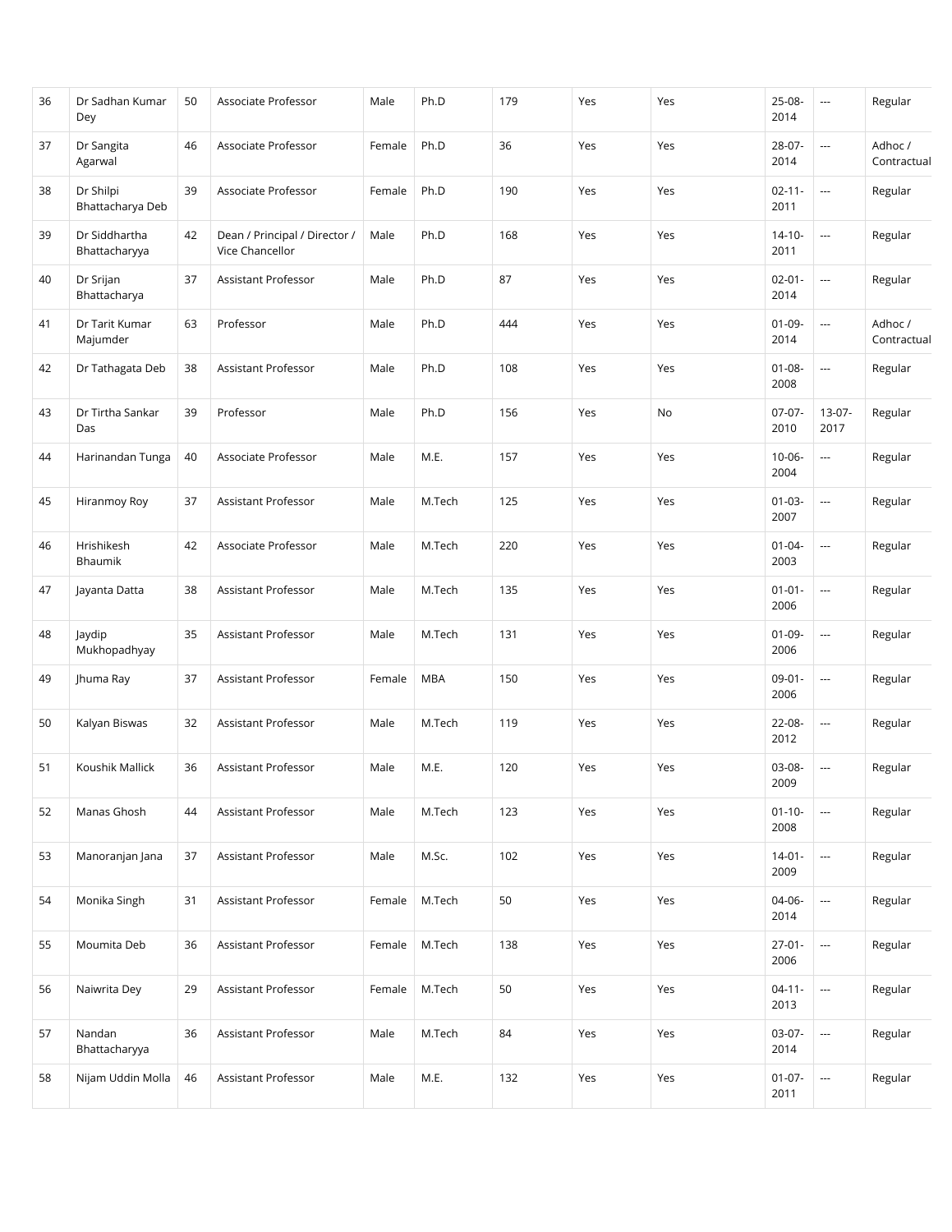| 59 | Nitai Banerjee            | 39 | Assistant Professor | Male   | M.E.      | 75  | Yes | Yes | $02-03-$<br>2016    | ---                      | Regular                |
|----|---------------------------|----|---------------------|--------|-----------|-----|-----|-----|---------------------|--------------------------|------------------------|
| 60 | Pampa Debnath             | 36 | Assistant Professor | Female | M.Tech    | 132 | Yes | Yes | $01 - 06 -$<br>2007 | $\overline{\phantom{a}}$ | Regular                |
| 61 | Pankaj Pal                | 46 | Assistant Professor | Male   | M.Tech    | 79  | Yes | Yes | $01 - 08 -$<br>2008 | ---                      | Regular                |
| 62 | Parama Bagchi             | 35 | Assistant Professor | Female | M.Tech    | 78  | Yes | Yes | 04-06-<br>2014      | $\overline{\phantom{a}}$ | Regular                |
| 63 | Pradip Dey                | 70 | Assistant Professor | Male   | M.E.      | 492 | Yes | No  | 02-09-<br>2002      | $16 - 08 -$<br>2016      | Adhoc /<br>Contractual |
| 64 | Pramit Ghosh              | 36 | Assistant Professor | Male   | M.Tech    | 120 | Yes | Yes | 09-07-<br>2010      | ---                      | Regular                |
| 65 | Rajib Saha                | 35 | Assistant Professor | Male   | M.Tech    | 125 | Yes | Yes | $01-03-$<br>2007    | $\overline{\phantom{a}}$ | Regular                |
| 66 | Ranjan Jana               | 35 | Assistant Professor | Male   | M.Tech    | 144 | Yes | Yes | $06 - 01 -$<br>2006 | ---                      | Regular                |
| 67 | Saraswati Saha            | 41 | Assistant Professor | Female | M.Tech    | 121 | Yes | Yes | $01 - 07 -$<br>2010 | ---                      | Regular                |
| 68 | Sarbojit<br>Mukherjee     | 29 | Assistant Professor | Male   | M.Tech    | 84  | Yes | Yes | $25-07-$<br>2012    | ---                      | Regular                |
| 69 | Satabdwi Sarkar           | 34 | Assistant Professor | Female | M.Tech    | 132 | Yes | Yes | $26 - 02 -$<br>2007 | $\overline{\phantom{a}}$ | Regular                |
| 70 | Satarupa<br>Chatterjee    | 33 | Assistant Professor | Female | M.Sc(Phy) | 36  | Yes | Yes | $21 - 08 -$<br>2014 | $\overline{\phantom{a}}$ | Regular                |
| 71 | Seikh Mazharul<br>Islam   | 33 | Assistant Professor | Male   | M.E.      | 96  | Yes | Yes | $16-07-$<br>2010    | ---                      | Regular                |
| 72 | Soham Sarkar              | 34 | Assistant Professor | Male   | Ph.D      | 120 | Yes | Yes | $14 - 08 -$<br>2008 | ---                      | Regular                |
| 73 | Somenath Nag<br>Choudhury | 27 | Assistant Professor | Male   | M.Tech    | 25  | Yes | Yes | $01-03-$<br>2016    | $\overline{\phantom{a}}$ | Regular                |
| 74 | Soumen<br>Mukherjee       | 40 | Assistant Professor | Male   | M.E.      | 144 | Yes | Yes | $01 - 10 -$<br>2004 | $\overline{\phantom{a}}$ | Regular                |
| 75 | Soumyadip Dhar            | 37 | Assistant Professor | Male   | M.E.      | 124 | Yes | Yes | $12 - 03 -$<br>2007 | ---                      | Regular                |
| 76 | Srijibendu Bagchi         | 36 | Assistant Professor | Male   | M.Tech    | 124 | Yes | Yes | 04-03-<br>2009      | $\overline{\phantom{a}}$ | Regular                |
| 77 | Subhasis<br>Bandopadhyay  | 47 | Assistant Professor | Male   | M.E.      | 245 | Yes | Yes | $26 - 02 -$<br>2014 | ---                      | Regular                |
| 78 | Sudarsan Biswas           | 37 | Assistant Professor | Male   | M.E.      | 74  | Yes | Yes | 14-08-<br>2014      | $\overline{\phantom{a}}$ | Regular                |
| 79 | Sujit Kumar Ghosh         | 69 | Assistant Professor | Male   | M.S       | 524 | Yes | Yes | $29 - 11 -$<br>2002 | ---                      | Adhoc /<br>Contractual |
| 80 | Sujoy Mondal              | 35 | Assistant Professor | Male   | M.Tech    | 84  | Yes | Yes | $11-07-$<br>2014    | $\hspace{0.05cm}\ldots$  | Regular                |
| 81 | Sukla Banerjee            | 34 | Assistant Professor | Female | M.Tech    | 139 | Yes | Yes | $09-01-$<br>2006    | $\hspace{0.05cm}\ldots$  | Regular                |